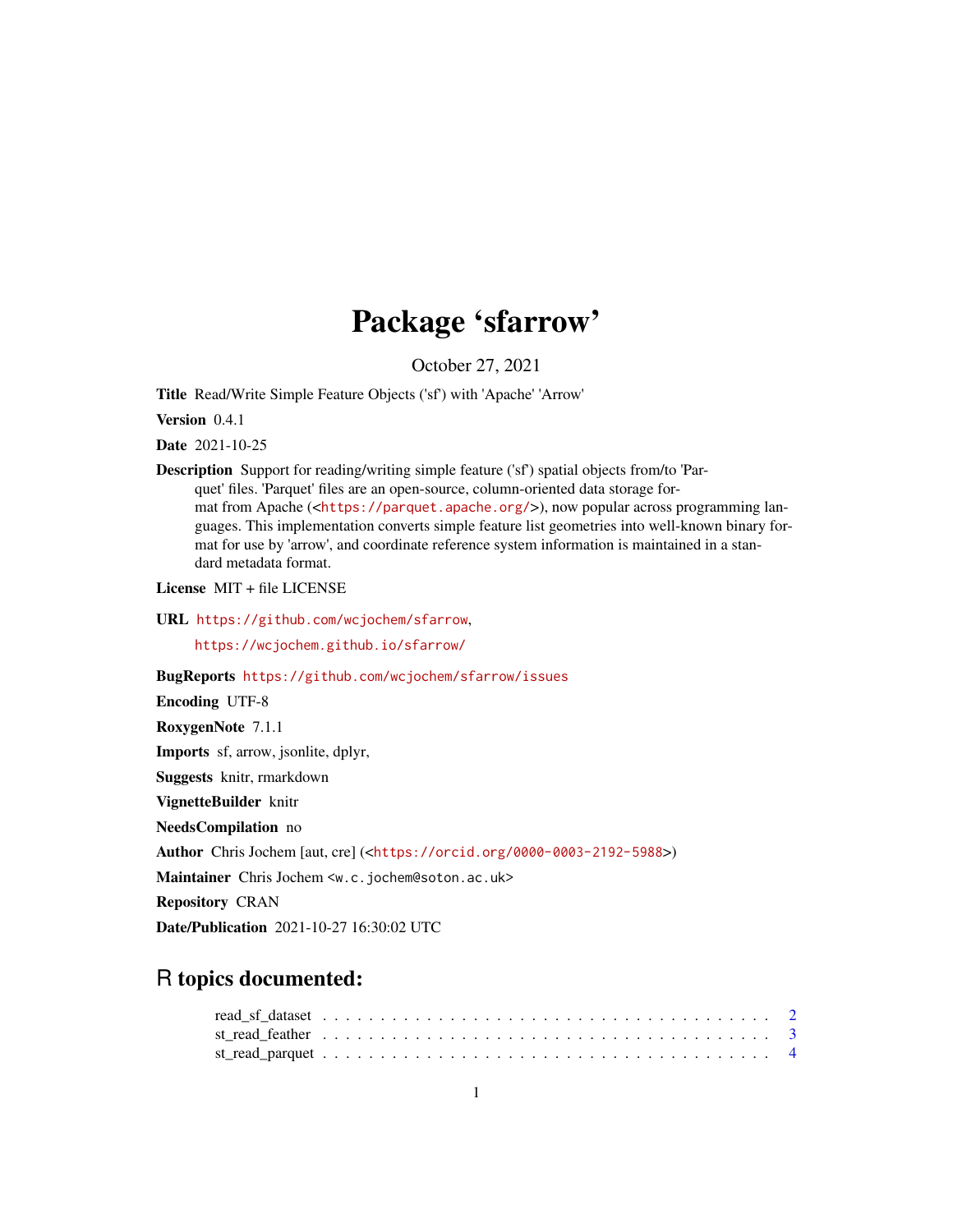#### <span id="page-1-0"></span>2 read\_sf\_dataset

|  | $\bullet$ |
|--|-----------|
|  |           |
|  |           |
|  |           |

read\_sf\_dataset *Read an Arrow multi-file dataset and create* sf *object*

#### Description

Read an Arrow multi-file dataset and create sf object

#### Usage

```
read_sf_dataset(dataset, find_geom = FALSE)
```
#### Arguments

| dataset   | a Dataset object created by arrow:: open_dataset or an arrow_dplyr_query                                                                                                                                                                                 |
|-----------|----------------------------------------------------------------------------------------------------------------------------------------------------------------------------------------------------------------------------------------------------------|
| find geom | logical. Only needed when returning a subset of columns. Should all available<br>geometry columns be selected and added to to the dataset query without being<br>named? Default is FALSE to require geometry column(s) to be selected specifi-<br>cally. |

#### Details

This function is primarily for use after opening a dataset with arrow::open\_dataset. Users can then query the arrow Dataset using dplyr methods such as [filter](#page-0-0) or [select](#page-0-0). Passing the resulting query to this function will parse the datasets and create an sf object. The function expects consistent geographic metadata to be stored with the dataset in order to create [sf](#page-0-0) objects.

#### Value

object of class [sf](#page-0-0)

#### See Also

[open\\_dataset](#page-0-0), [st\\_read](#page-0-0), [st\\_read\\_parquet](#page-3-1)

```
# read spatial object
nc <- sf::st_read(system.file("shape/nc.shp", package="sf"), quiet = TRUE)
# create random grouping
nc$group <- sample(1:3, nrow(nc), replace = TRUE)
# use dplyr to group the dataset. %>% also allowed
```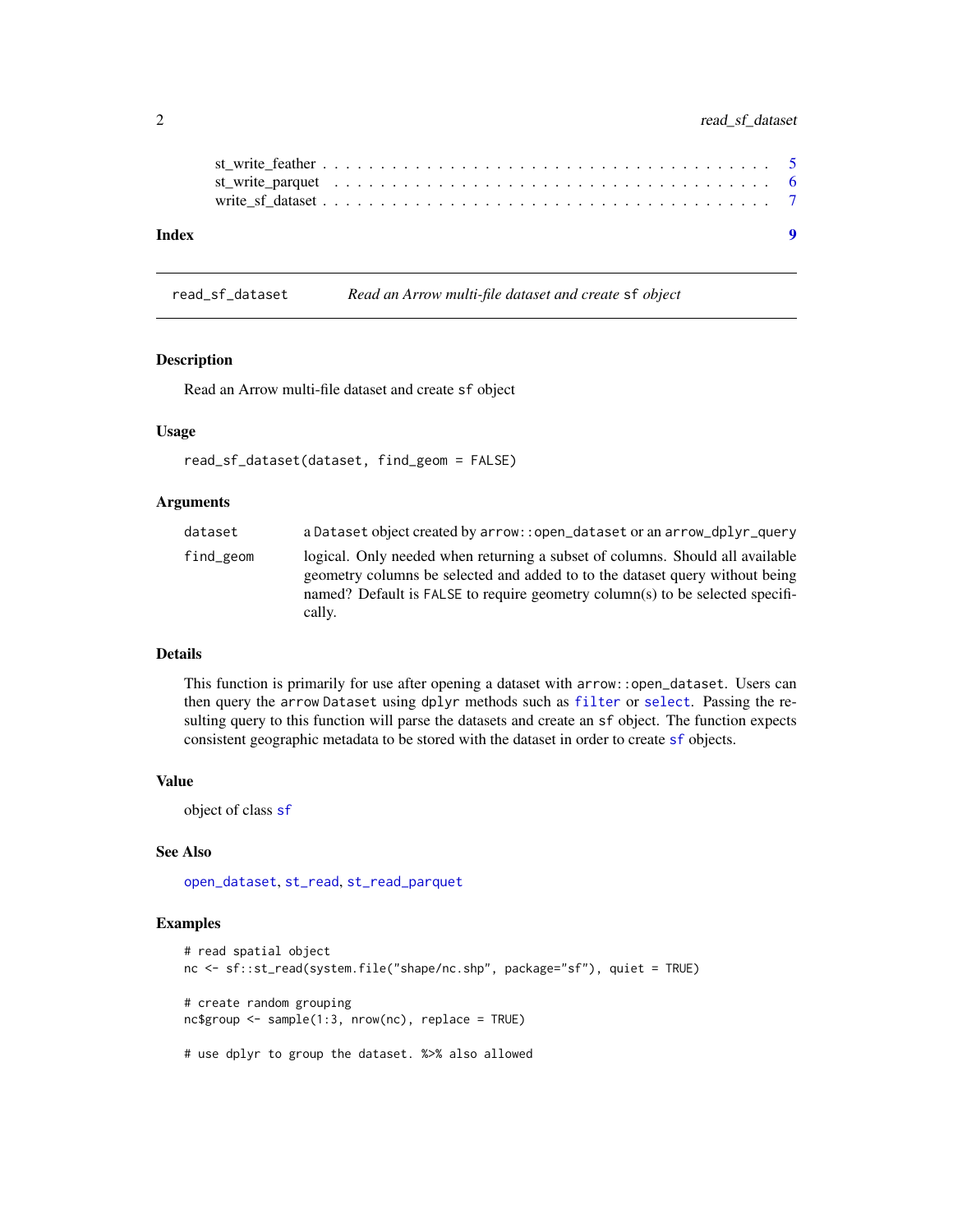```
nc_g <- dplyr::group_by(nc, group)
# write out to parquet datasets
tf <- tempfile() # create temporary location
on.exit(unlink(tf))
# partitioning determined by dplyr 'group_vars'
write_sf_dataset(nc_g, path = tf)
list.files(tf, recursive = TRUE)
# open parquet files from dataset
ds <- arrow::open_dataset(tf)
# create a query. %>% also allowed
q <- dplyr::filter(ds, group == 1)
# read the dataset (piping syntax also works)
nc_d <- read_sf_dataset(dataset = q)
nc_d
plot(sf::st_geometry(nc_d))
```
st\_read\_feather *Read a Feather file to* sf *object*

#### Description

Read a Feather file. Uses standard metadata information to identify geometry columns and coordinate reference system information.

#### Usage

st\_read\_feather(dsn, col\_select = NULL, ...)

#### **Arguments**

| dsn        | character file path to a data source                                                     |
|------------|------------------------------------------------------------------------------------------|
| col_select | A character vector of column names to keep. Default is NULL which returns all<br>columns |
| $\cdot$    | additional parameters to pass to FeatherReader                                           |

#### Details

Reference for the metadata used: <https://github.com/geopandas/geo-arrow-spec>. These are standard with the Python GeoPandas library.

#### Value

object of class [sf](#page-0-0)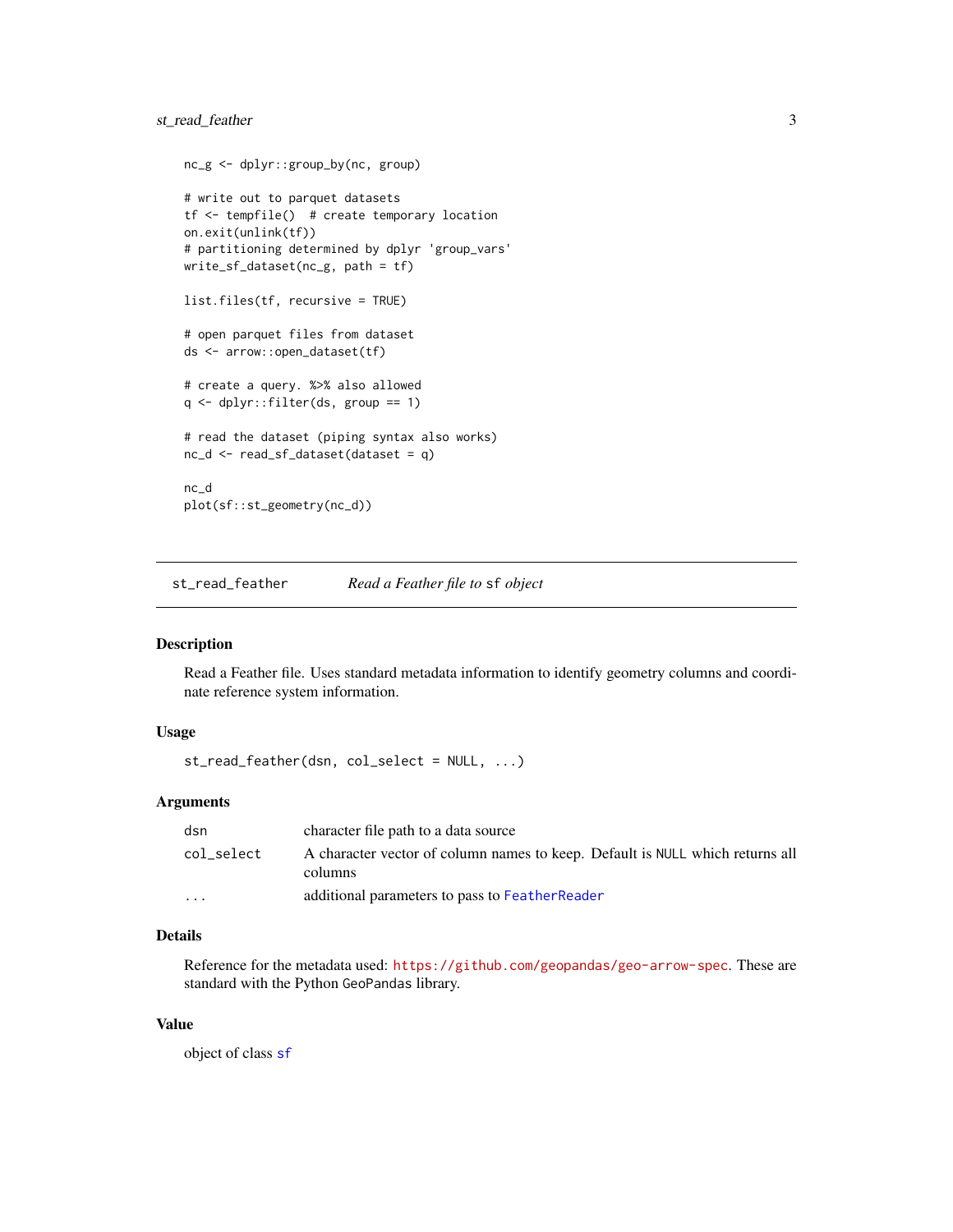#### See Also

[read\\_feather](#page-0-0), [st\\_read](#page-0-0)

#### Examples

```
# load Natural Earth low-res dataset.
# Created in Python with GeoPandas.to_feather()
path <- system.file("extdata", package = "sfarrow")
world <- st_read_feather(file.path(path, "world.feather"))
world
plot(sf::st_geometry(world))
```
<span id="page-3-1"></span>st\_read\_parquet *Read a Parquet file to* sf *object*

#### Description

Read a Parquet file. Uses standard metadata information to identify geometry columns and coordinate reference system information.

#### Usage

```
st_read_parquet(dsn, col_select = NULL, props = NULL, ...)
```
#### Arguments

| dsn        | character file path to a data source                                                     |
|------------|------------------------------------------------------------------------------------------|
| col_select | A character vector of column names to keep. Default is NULL which returns all<br>columns |
| props      | Now deprecated in read parquet.                                                          |
| $\ddots$   | additional parameters to pass to ParquetFileReader                                       |

#### Details

Reference for the metadata used: <https://github.com/geopandas/geo-arrow-spec>. These are standard with the Python GeoPandas library.

#### Value

object of class [sf](#page-0-0)

#### See Also

[read\\_parquet](#page-0-0), [st\\_read](#page-0-0)

<span id="page-3-0"></span>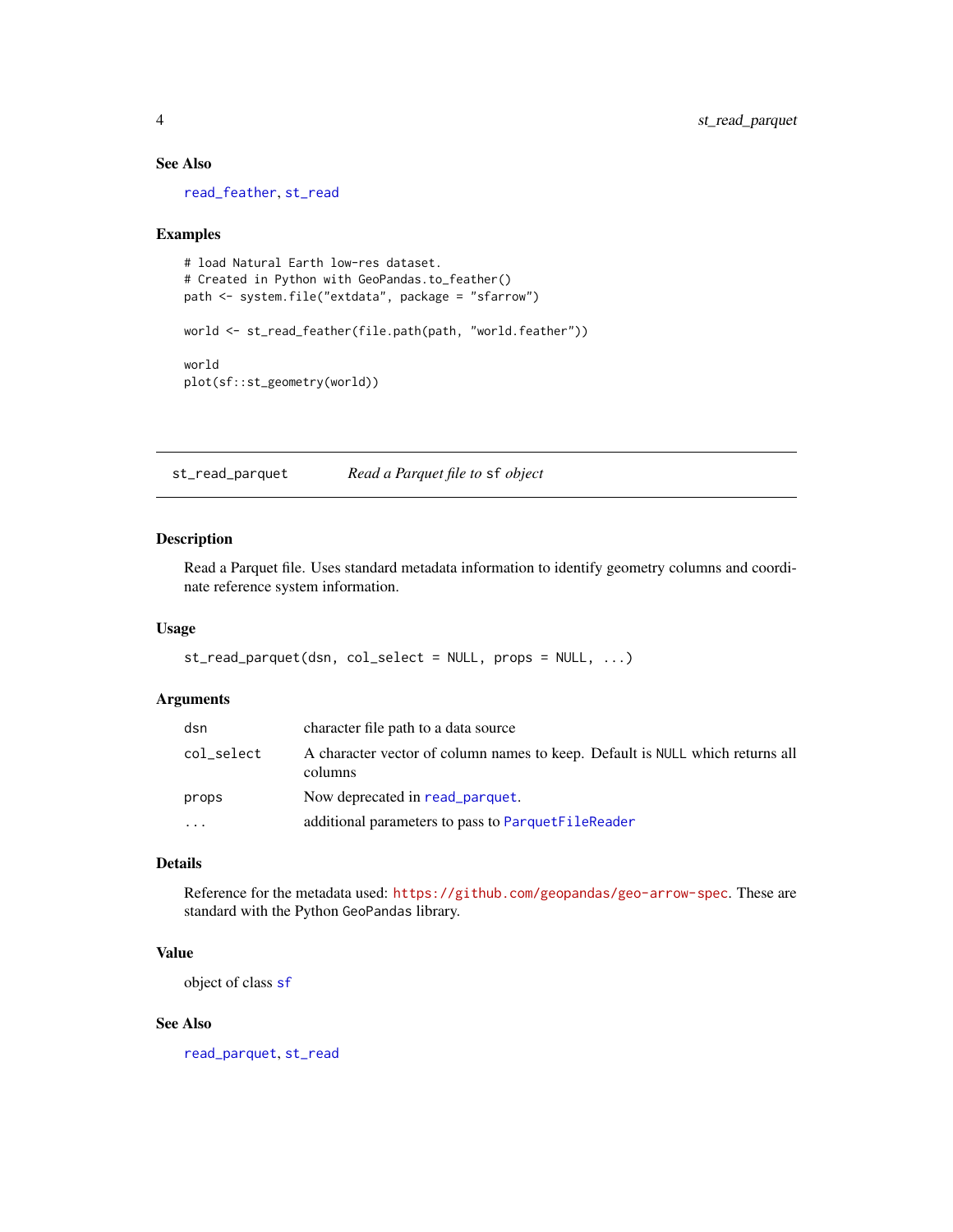#### <span id="page-4-0"></span>st\_write\_feather 5

#### Examples

```
# load Natural Earth low-res dataset.
# Created in Python with GeoPandas.to_parquet()
path <- system.file("extdata", package = "sfarrow")
world <- st_read_parquet(file.path(path, "world.parquet"))
world
plot(sf::st_geometry(world))
```
st\_write\_feather *Write* sf *object to Feather file*

#### Description

Convert a simple features spatial object from sf and write to a Feather file using [write\\_feather](#page-0-0). Geometry columns (type sfc) are converted to well-known binary (WKB) format.

#### Usage

st\_write\_feather(obj, dsn, ...)

#### Arguments

| obi      | object of class sf                                            |
|----------|---------------------------------------------------------------|
| dsn      | data source name. A path and file name with parquet extension |
| $\cdots$ | additional options to pass to write_feather                   |

#### Value

obj invisibly

#### See Also

[write\\_feather](#page-0-0)

```
# read spatial object
nc <- sf::st_read(system.file("shape/nc.shp", package="sf"), quiet = TRUE)
# create temp file
tf <- tempfile(fileext = '.feather')
on.exit(unlink(tf))
# write out object
st_write_feather(obj = nc, dsn = tf)
```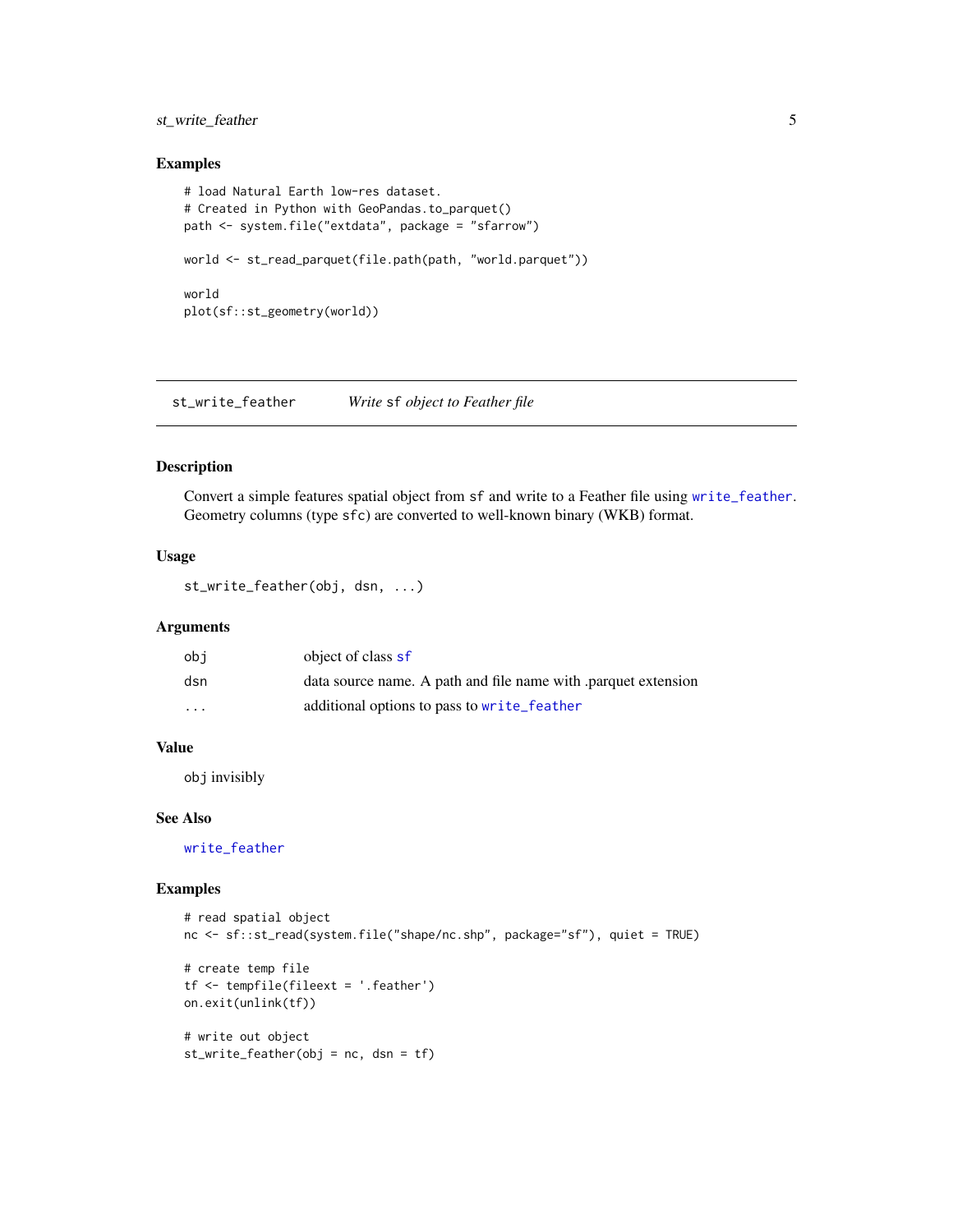```
# In Python, read the new file with geopandas.read_feather(...)
# read back into R
nc_f <- st_read_feather(tf)
```
st\_write\_parquet *Write* sf *object to Parquet file*

#### Description

Convert a simple features spatial object from sf and write to a Parquet file using [write\\_parquet](#page-0-0). Geometry columns (type sfc) are converted to well-known binary (WKB) format.

#### Usage

st\_write\_parquet(obj, dsn, ...)

#### Arguments

| obi               | object of class sf                                            |
|-------------------|---------------------------------------------------------------|
| dsn               | data source name. A path and file name with parquet extension |
| $\cdot\cdot\cdot$ | additional options to pass to write_parquet                   |

#### Value

obj invisibly

#### See Also

[write\\_parquet](#page-0-0)

```
# read spatial object
nc <- sf::st_read(system.file("shape/nc.shp", package="sf"), quiet = TRUE)
# create temp file
tf <- tempfile(fileext = '.parquet')
on.exit(unlink(tf))
# write out object
st_write_parquet(obj = nc, dsn = tf)
# In Python, read the new file with geopandas.read_parquet(...)
# read back into R
nc_p <- st_read_parquet(tf)
```
<span id="page-5-0"></span>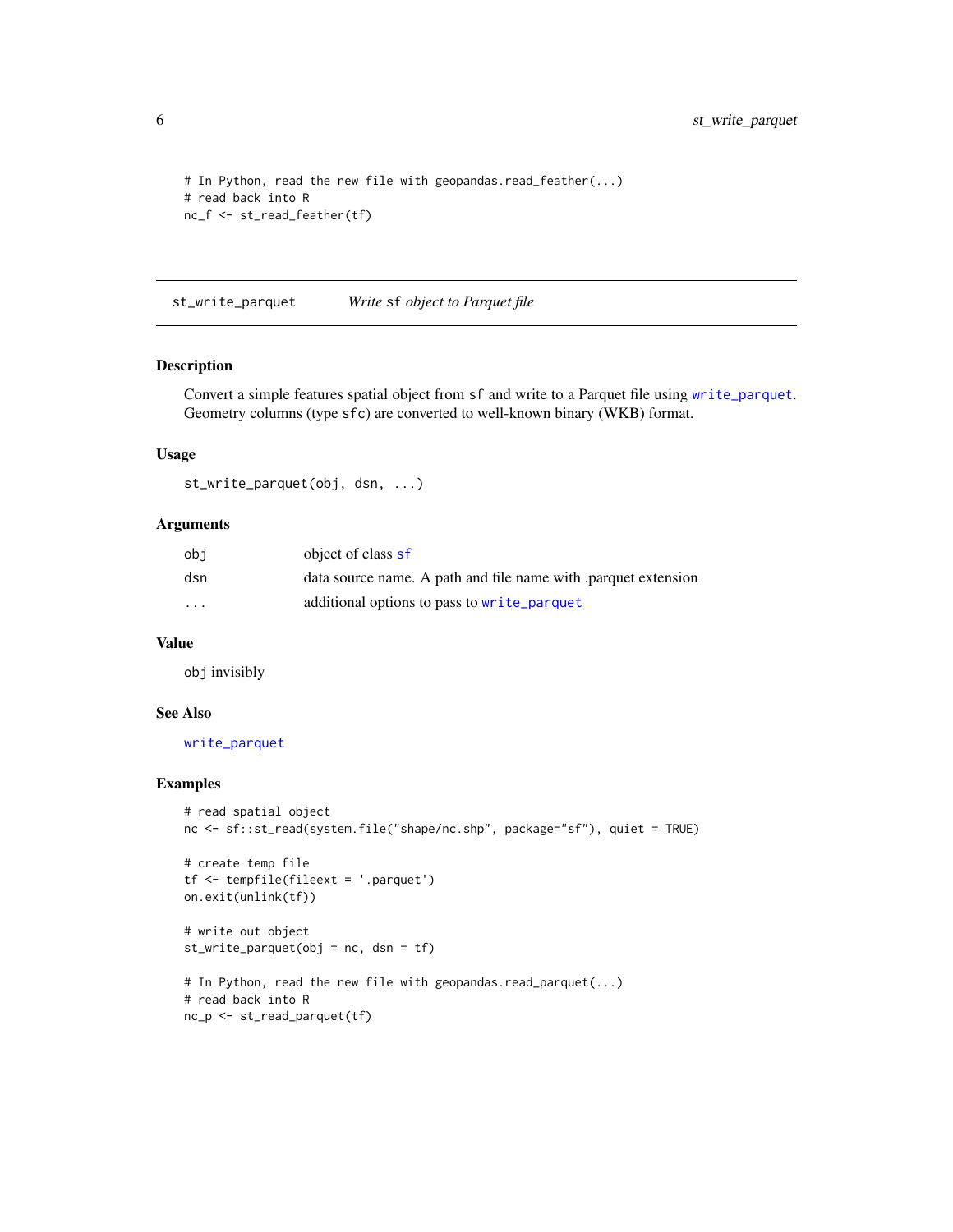<span id="page-6-0"></span>write\_sf\_dataset *Write* sf *object to an Arrow multi-file dataset*

#### Description

Write sf object to an Arrow multi-file dataset

#### Usage

```
write_sf_dataset(
  obj,
  path,
  format = "parquet",
  partitioning = dplyr::group_vars(obj),
  ...
\mathcal{L}
```
#### Arguments

| obi          | object of class sf                                                        |
|--------------|---------------------------------------------------------------------------|
| path         | string path referencing a directory for the output                        |
| format       | output file format ("parquet" or "feather")                               |
| partitioning | character vector of columns in obj for grouping or the dplyr:: group_vars |
| .            | additional arguments and options passed to arrow:: write_dataset          |

#### Details

Translate an sf spatial object to data.frame with WKB geometry columns and then write to an arrow dataset with partitioning. Allows for dplyr grouped datasets (using [group\\_by](#page-0-0)) and uses those variables to define partitions.

#### Value

obj invisibly

#### See Also

[write\\_dataset](#page-0-0), [st\\_read\\_parquet](#page-3-1)

```
# read spatial object
nc <- sf::st_read(system.file("shape/nc.shp", package="sf"), quiet = TRUE)
# create random grouping
nc$group <- sample(1:3, nrow(nc), replace = TRUE)
```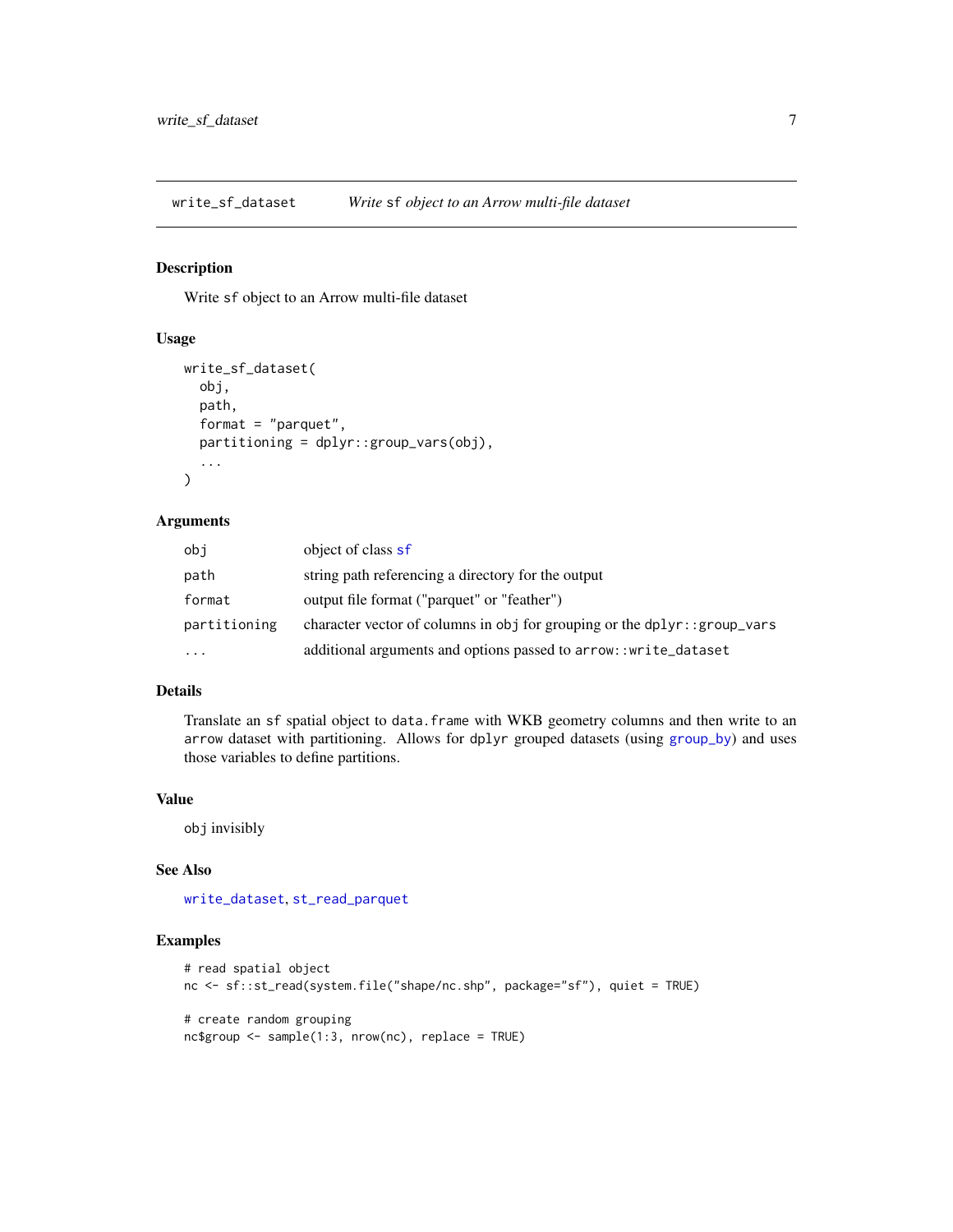```
# use dplyr to group the dataset. %>% also allowed
nc_g <- dplyr::group_by(nc, group)
# write out to parquet datasets
tf <- tempfile() # create temporary location
on.exit(unlink(tf))
# partitioning determined by dplyr 'group_vars'
write_sf_dataset(nc_g, path = tf)
list.files(tf, recursive = TRUE)
# open parquet files from dataset
ds <- arrow::open_dataset(tf)
# create a query. %>% also allowed
q <- dplyr::filter(ds, group == 1)
# read the dataset (piping syntax also works)
nc_d <- read_sf_dataset(dataset = q)
nc_d
```
plot(sf::st\_geometry(nc\_d))